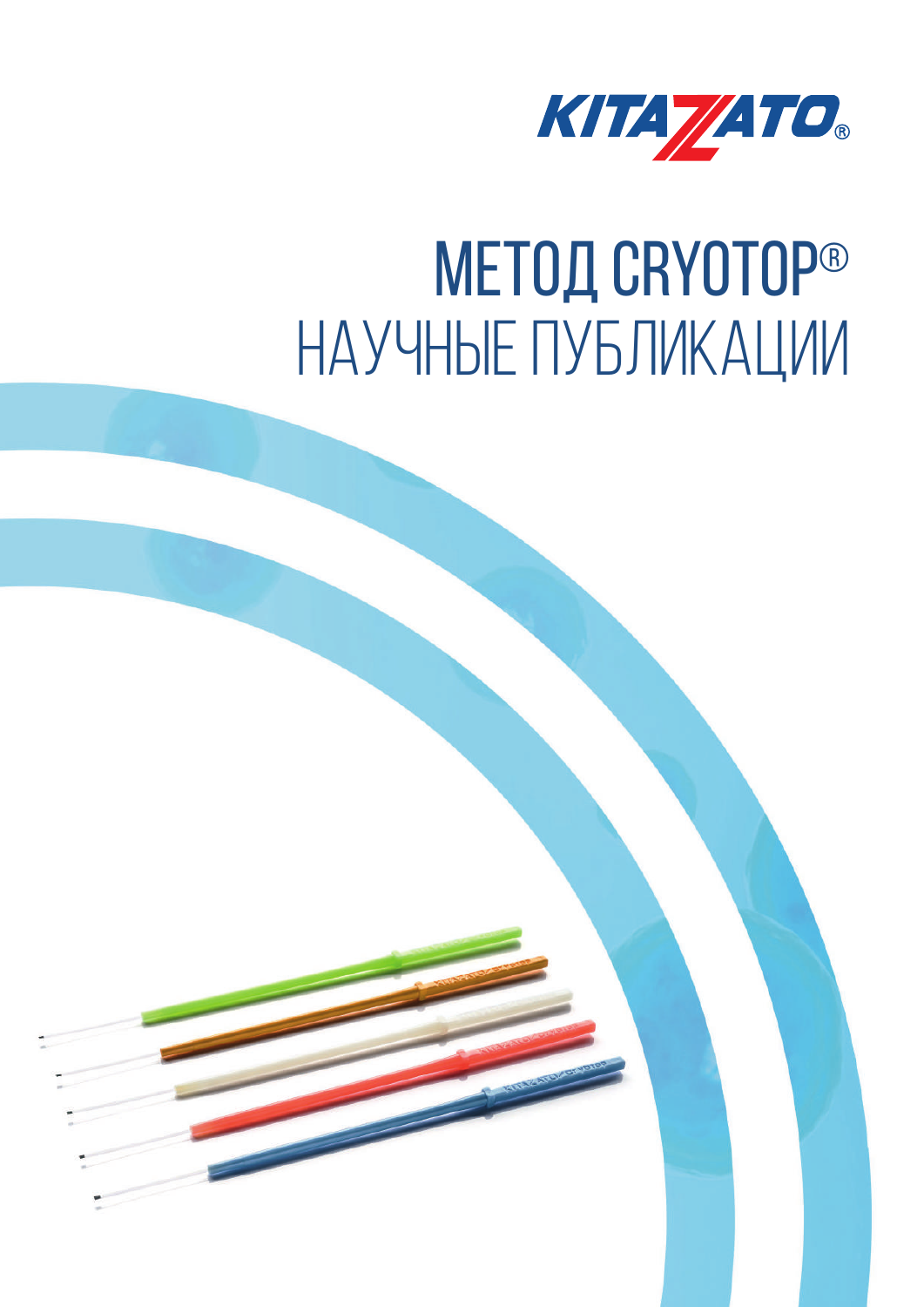#### метод CRYOTOP®

# **Предметный указатель**

| crp.3 |
|-------|
|       |
|       |
|       |
|       |
|       |

## **СОДЕРЖАНИЕ**

В данном каталоге представлена подборка статей, посвященных использованию Метода Cryotop® от Kitazato, опубликованных в различных научных журналах. Данные публикации не носят коммерческий характер, их единственной целью является распространение научных знаний. Задача данного каталога заключается в демонстрации превосходных результатов, полученных при использовании Метода Cryotop® от Kitazato в качестве способа криоконсервации.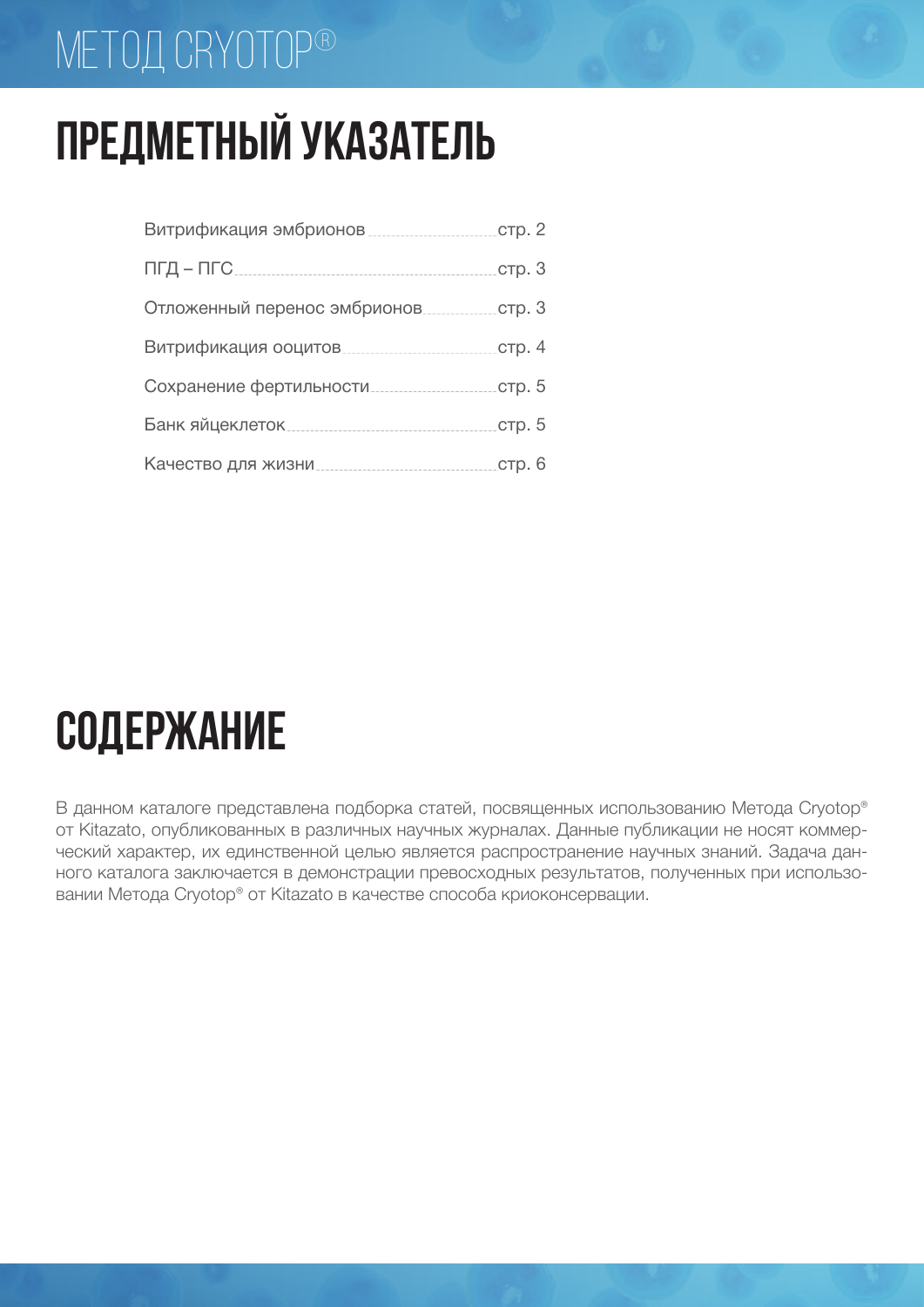#### научные публикации

### **ВИТРИФИКАЦИЯ ЭМБРИОНОВ**

Qing-Yun D, En-Yin W, Yan H, Xiao-Yi G, Yu-Jing X, Yi-Ping Y, Gui-Dong Y, Sen-Lin S, Ying-Pu S. *Blastocoele expansion degree predicts live birth after single blastocyst transfer for fresh and vitrified/warmed single blastocyst transfer cycles.* Fertility & Sterility, 2016.

Roy TK, Bradley CK, Bowman MC, McArthur SJ. *Single-embryo transfer of vitrified-warmed blastocysts yields equivalent live-birth rates and improved neonatal outcomes compared with fresh transfers.* Fertility & Sterility, 2014.

Murakami M, Egashira A, Tanaka K, Mine C, Otsubo H, Kuramoto T. *Perinatal outcomes for transfer of blastocysts vitrified and warmed in defined solutions with recombinant human albumin: 374 babies born after 898 embryo transfers.* Journal of Assisted Reproduction and Genetics, 2014.

Cobo A, Castellò D, Vallejo B, Albert C, de los Santos JM, Remohí J. *Outcome of cryotransfer of embryos developed from vitrified oocytes: double vitrification has no impact on delivery rates.* Fertility & Sterility, 2013.

Liu SY, Teng B, Fu J, Li X, Zheng Y, Sun XX. *Obstetric and neonatal outcomes after transfer of vitrified early cleavage embryos.* Human Reproduction, 2013.

Kato O, Kawasaki N, Bodri D, Kuroda T, Kawachiya S, Kato K, Takehara Y. *Neonatal outcome and birth defects in 6623 singletons born following minimal ovarian stimulation and vitrified versus fresh single embryo transfer.* European Journal of Obstetrics & Gynecology and Reproductive Biology, 2012.

Cobo A, de los Santos MJ, Castellò D, Gámiz P, Campos P, Remohí J. *Outcomes of vitrified early cleavagestage and blastocyst-stage embryos in a cryopreservation program: evaluation of 3,150 warming cycles.*  Fertility & Sterility, 2012.

Stanger J, Wong J, Conceicao J, Yovich J. *Vitrification of human embryos previously cryostored by either slow freezing or vitrification results in high pregnancy rates.* Reproductive Biomedicine Online, 2012.

Ku PY, Lee RK, Lin SY, Lin MH, Hwu YM. *Comparison of the clinical outcomes between fresh blastocyst and vitrified-thawed blastocyst transfer.* Journal of Assisted Reproduction and Genetics, 2012.

Shi W, Xue X, Zhang S, Zhao W, Liu S, Zhou H, Wang M, Shi J. *Perinatal and neonatal outcomes of 494 babies delivered from 972 vitrified embryo transfers.* Fertility & Sterility, 2012.

Zhu D, Zhang J, Cao S, Zhang J, Heng BC, Huang M, Ling X, Duan T, Tong GQ. *Vitrified-warmed blastocyst transfer cycles yield higher pregnancy and implantation rates compared with fresh blastocyst transfer cycles – time for a new embryo transfer strategy?* Fertility & Sterility, 2011.

Lin TK, Su JT, Lee FK, Lin YR, Lo HC. *Cryotop vitrification as compared to conventional slow freezing for human embryos at the cleavage stage: survival and outcomes.* Taiwanese Journal of Obstetrics and Gynecology, 2010.

Hiraoka K, Hiraoka K, Kinutani M, Kinutani K. *Blastocoele collapse by micropipetting prior to vitrification gives excellent survival and pregnancy outcomes for human day 5 and 6 expanded blastocysts.* Human Reproduction, 2004.

Hiraoka K, Hiraoka K, Kinutani M, Kinutani K. *Case report: successful pregnancy after vitrification of a human blastocyst that had completely escaped from the zona pellucida on day 6.* Human Reproduction, 2004.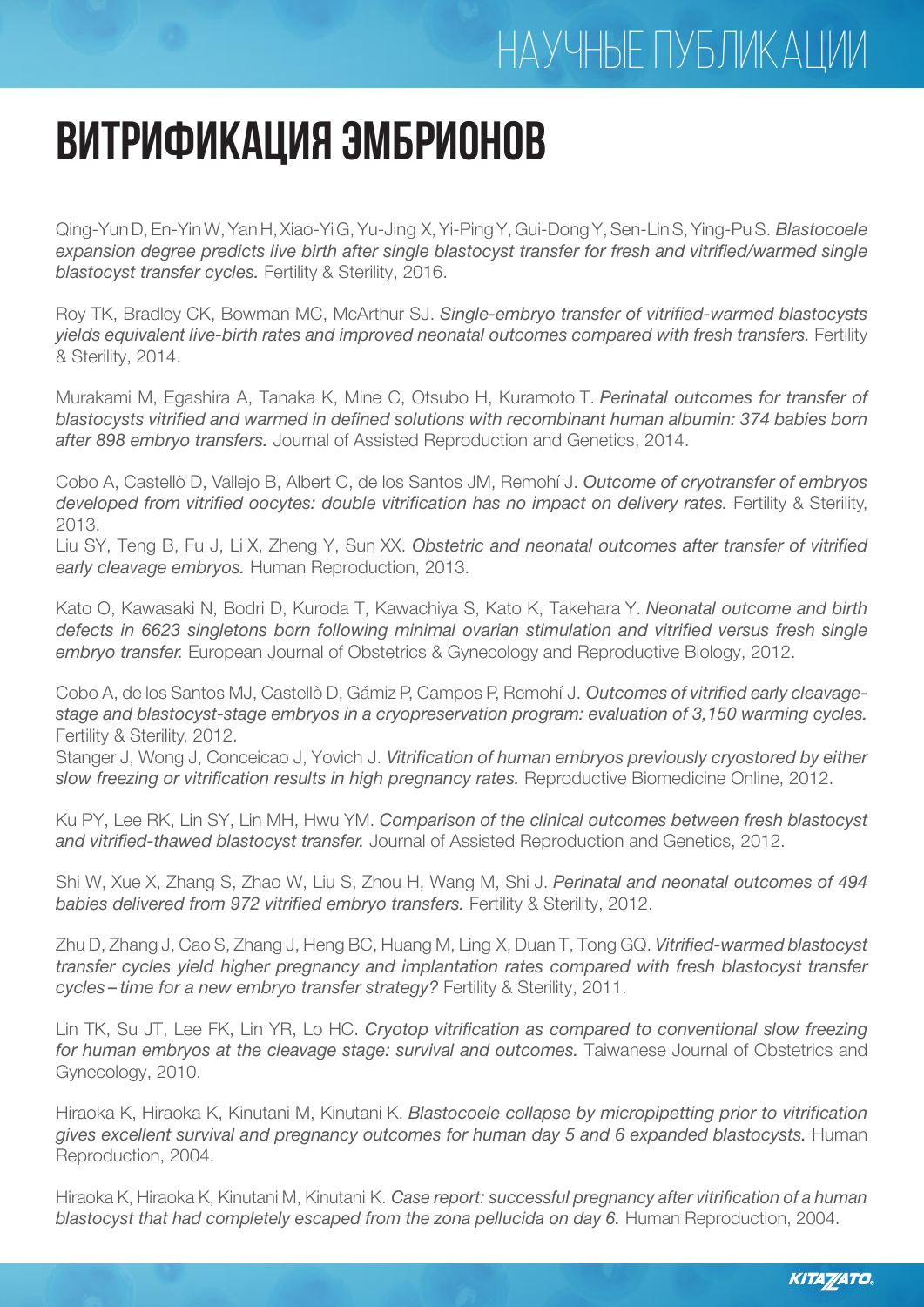# **ПГД** - **ПГС**

Rodriguez-Purata J, Lee J, Whitehouse M, Duke M, Grunfeld L, Sandler B, Copperman A, Mukherjee T. *Reproductive outcome is optimized by genomic embryo screening, vitrification, and subsequent transfer into a prepared synchronous endometrium.* Journal Assisted Reproduction Genetics, 2016.

Ubaldi FM, Capalbo A, Colamaria S, Ferrero S, Maggiulli R, Vajta G, Sapienza F, Cimadomo D, Giuliani M, Gravotta E, Vaiarelli A, Rienzi L. *Reduction of multiple pregnancies in the advanced maternal age population after implementation of an elective single embryo transfer policy coupled with enhanced embryo selection: pre- and post-intervention study.* Human Reproduction, 2015.

Greco E, Biricik A, Cotarelo RP, Iammarone E, Rubino P, Tesarik J, Fiorentino F, Minasi MG. *Successful implantation and live birth of a healthy boy after triple biopsy and double vitrification of oocyte-embryoblastocyst.* Springerplus, 2015.

Chang LJ, Huang CC, Tsai YY, Hung CC, Fang MY, Lin YC, Su YN, Chen SU, Yang YS. *Blastocyst biopsy and vitrification are effective for preimplantation genetic diagnosis of monogenic diseases.* Human Reproduction, 2013.

Macas E, Mátyás G, Reuge P, Berger W, Imthurn B. *Polar body biopsy for Curschmann-Steinert disease and successful pregnancy following embryo vitrification.* Reproductive Biomedicine Online, 2009.

# **ОТЛОЖЕННЫЙ ПЕРЕНОС ЭМБРИОНОВ**

Almeida Ferreira Braga D, Souza A, Cassia R, de Castro M, Iaconelli A, Guimarães Lo Turco E, Borges E Jr. *Freeze Q1 -all, oocyte vitrification, or fresh embryo transfer? Lessons from an egg-sharing donation program.* Fertility & Sterility, 2016

Ozgur K, Bulut H, Berkkanoglu M, Humaidan P, Coetzee K. *Concurrent oocyte retrieval and hysteroscopy: a novel approach in assisted reproduction freeze-all cycles.* Reproductive Biomedicine Online, 2016.

Blockeel C, Drakopoulos P, Santos-Ribeiro S, Polyzos N, Tournaye H. *A fresh look at the freeze-all protocol: a SWOT analysis.* Human Reproduction, 2016.

Roy TK, Bradley CK, Bowman MC, McArthur SJ. *Single-embryo transfer of vitrified-warmed blastocysts yields equivalent live-birth rates and improved neonatal outcomes compared with fresh transfers.* Fertility & Sterility, 2014.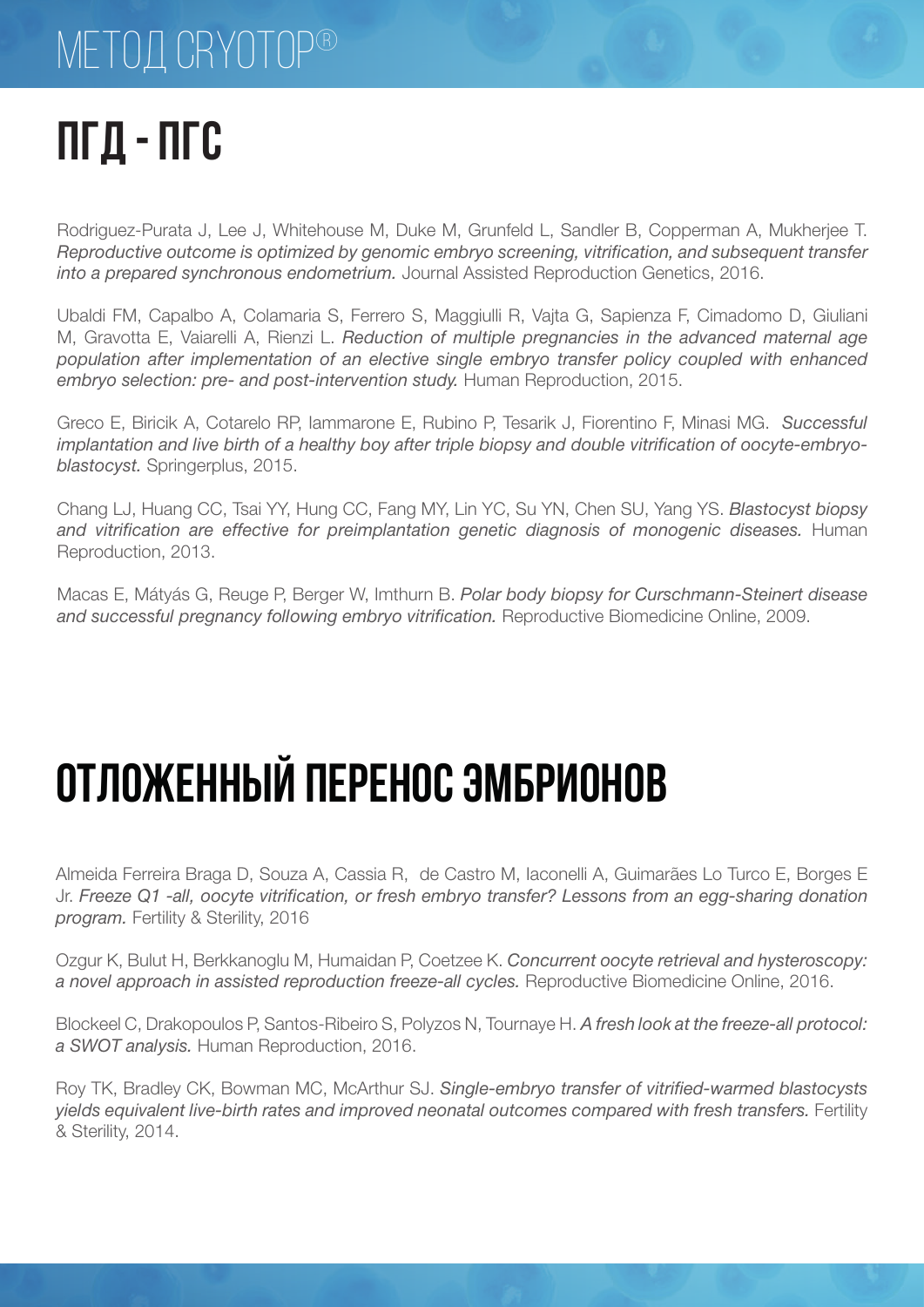#### НАУЧНЫЕ ПУБЛИКАЦИИ

### **ВИТРИФИКАЦИЯ ООЦИТОВ**

Cobo A, Serra V, Garrido N, Olmo I, Pellicer A, Remohí J. *Obstetric and perinatal outcome of babies born from vitrified oocytes. Fertility & Sterility, 2014.*

Boyer P, Montjean D, Tourame P, Gervoise-Boyer M. *Oocyte vitrification in an ART laboratory.* Gynecol Obstet Fertil. 2013.

Cobo A, Castellò D, Vallejo B, Albert C, de los Santos JM, Remohí J. *Outcome of cryotransfer of embryos developed from vitrified oocytes: double vitrification has no impact on delivery rates.* Fertility & Sterility, 2013.

Seet VY, Al-Samerria S, Wong J, Stanger J, Yovich JL, Almahbobi G. *Optimising vitrification of human oocytes using multiple cryoprotectants and morphological and functional assessment.* Reprod Fertil Dev, 2013.

Solé M, Santaló J, Boada M, Clua E, Rodríguez I, Martínez F, Coroleu B, Barri PN, Veiga A. *How does vitrification affect oocyte viability in oocyte donation cycles? A rospective study to compare outcomes achieved with fresh versus vitrified sibling oocytes.* Human Reproduction, 2013.

Forman EJ, Li X, Ferry KM, Scott K, Treff NR, Scott RT Jr. *Oocyte vitrification does not increase the risk of embryonic aneuploidy or diminish the implantation potential of blastocysts created after intracytoplasmic sperm injection: a novel, paired randomized controlled trial using DNA fingerprinting.* Fertility & Sterility, 2012.

Trokoudes KM, Pavlides C, Zhang X. *Comparison outcome of fresh and vitrified donor oocytes in an egg*sharing donation program. Fertility & Sterility, 2011.

Bonetti A, Cervi M, Tomei F, Marchini M, Ortolani F, Manno M. *Ultrastructural evaluation of human metaphase II oocytes after vitrification: closed versus open devices.* Fertility & Sterility, 2011.

Setti AS, Figueira Rde C, Braga DP, Ferreira RC, Iaconelli A Jr, Borges E Jr. *Oocyte morphology does not*  affect post-warming survival rate in an egg-cryobanking donation program. J Assist Reprod Genet, 2011.

Parmegiani L, Cognigni GE, Bernardi S, Cuomo S, Ciampaglia W, Infante FE, Tabarelli de Fatis C, Arnone A, Maccarini AM, Filicori M. *Efficiency of aseptic open vitrification and hermetical cryostorage of human oocytes.* Reproductive Biomedicine Online, 2011.

Cobo A, Romero JL, Pérez S, de los Santos MJ, Meseguer M, Remohí J. *Storage of human oocytes in the vapor phase of nitrogen.* Fertility & Sterility, 2010.

Cobo A, Meseguer M, Remohí J, Pellicer A. *Use of cryo-banked oocytes in an ovum donation program: a prospective, randomized, controlled, clinical trial.* Human Reproduction, 2010.

Rienzi L, Romano S, Albricci L, Maggiulli R, Capalbo A, Baroni E, Colamaria S, Sapienza F, Ubaldi F. *Embryo development of fresh 'versus' vitrified metaphase II oocytes after ICSI: a prospective randomized siblingoocyte study.* Human Reproduction, 2010.

Liow SL, Foong LC, Chen NQ, Yip WY, Khaw CL, Kumar J, Vajta G, Ng SC. *Live birth from vitrified-warmed human oocytes fertilized with frozen-thawed testicular spermatozoa.* Reproductive Biomedicine Online, 2009.

Cobo A, Bellver J, Domingo J, Pérez S, Crespo J, Pellicer A, Remohí J. *New options in assisted reproduction technology: the Cryotop method of oocyte vitrification.* Reproductive Biomedicine Online, 2008.

Antinori M, Licata E, Dani G, Cerusico F, Versaci C, Antinori S. *Cryotop vitrification of human oocytes results in high survival rate and healthy deliveries.* Reproductive Biomedicine Online, 2007

Lucena E, Bernal DP, Lucena C, Rojas A, Moran A, Lucena A. *Successful ongoing pregnancies after vitrification of oocytes.* Fertility & Sterility, 2006.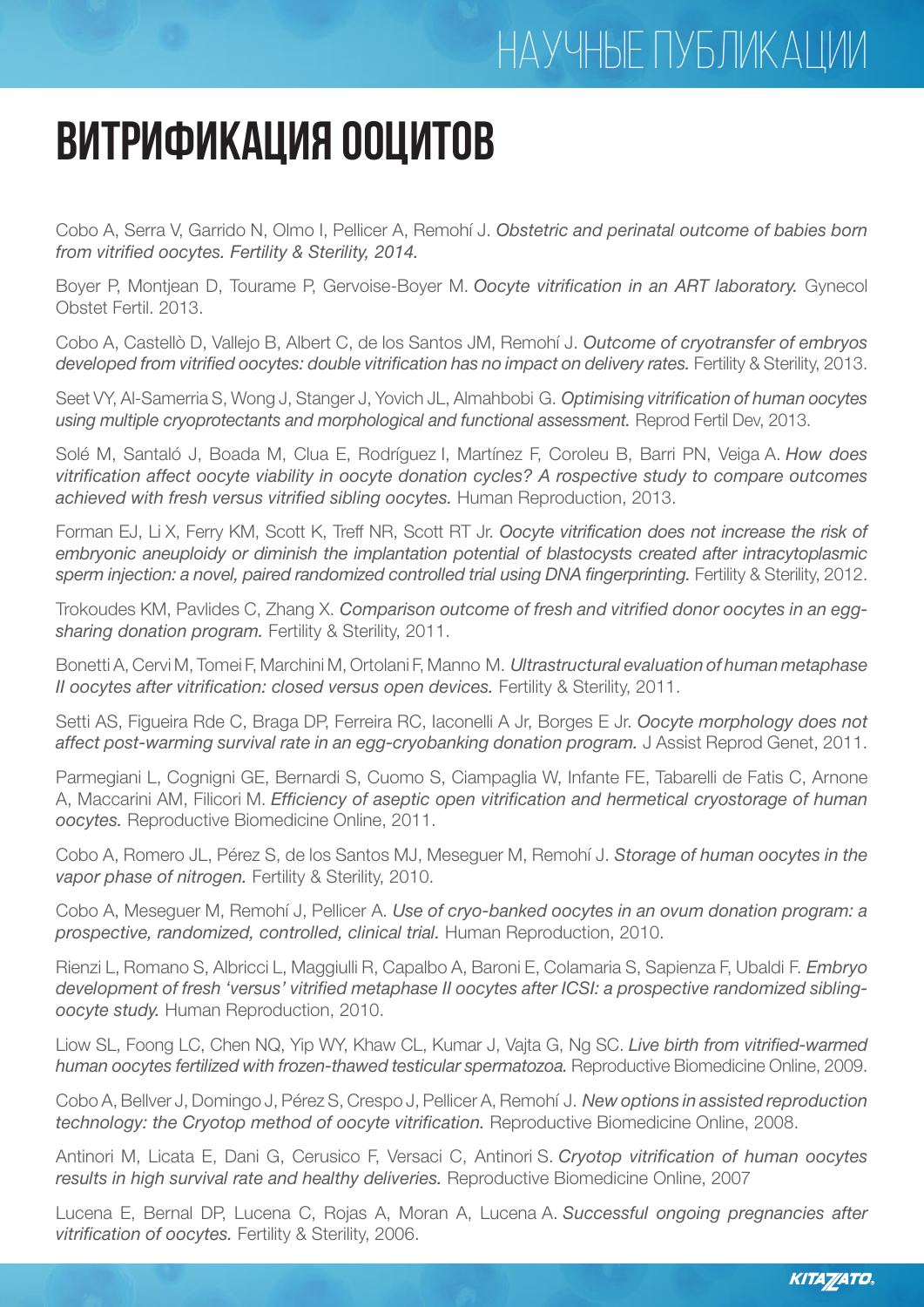### метод CRYOTOP®

### **СОХРАНЕНИЕ ФЕРТИЛЬНОСТИ**

Cobo A, García-Velasco JA, Coello A, Domingo J, Pellicer A, Remohí J. *Oocyte vitrification as an efficient option for elective fertility preservation.* Fertility and Sterility, 2016.

Garcia-Velasco JA, Domingo J, Cobo A, Martínez M, Carmona L, Pellicer A. *Five years' experience using oocyte vitrification to preserve fertility for medical and nonmedical indications.* Fertility and Sterility, 2013.

Song WY, Sun YP, Jin HX, Xin ZM, Su YC, Guo YH, Chen ZJ. *Clinical application of oocyte vitrification in failed testicular sperm extraction cycles: report of 8 cases. National journal of Andrology, 2010.* 

Check JH. *Advances in oocyte cryopreservation--part II: rapid cooling using vitrification.* Clinical and Experimental Obstetrics and Gynecology, 2009.

Cobo A, Domingo J, Pérez S, Crespo J, Remohí J, Pellicer A. *Vitrification: an effective new approach to oocyte banking and preserving fertility in cancer patients.* Clinical and Translational Oncology, 2008.

# **БАНК ЯЙЦЕКЛЕТОК**

Cobo A, Garrido N, Pellicer A, Remohí J. *Six years' experience in ovum donation using vitrified oocytes: report of cumulative outcomes, impact of storage time, and development of a predictive model for oocyte survival rate.* Fertility & Sterility, 2015.

Trokoudes KM, Pavlides C, Zhang X. *Comparison outcome of fresh and vitrified donor oocytes in an eggsharing donation program.* Fertility & Sterility, 2011.

Cobo A, Meseguer M, Remohí J, Pellicer A. *Use of cryo-banked oocytes in an ovum donation programme: a prospective, randomized, controlled, clinical trial.* Human Reproduction, 2010.

Cobo A. *Comparison of concomitant outcome achieved with fresh and cryopreserved donor oocytes vitrified by the Cryotop method.* Fertility and Sterility, 2008.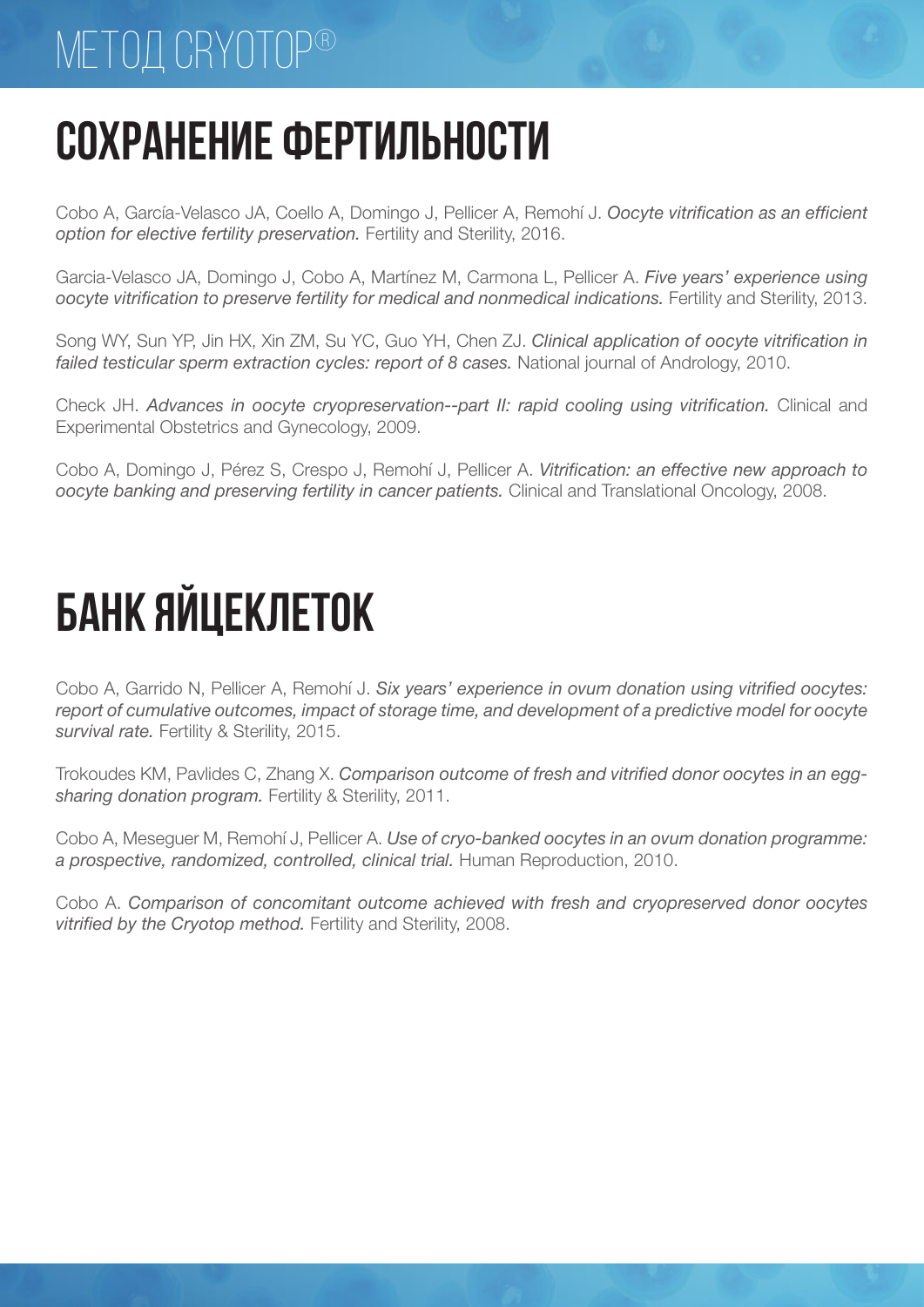### миссия и ценности

### **КАЧЕСТВО ДЛЯ ЖИЗНИ**

Корпоративная философия Kitazato предполагает непрерывное совершенствование. Мы сотрудничаем с ведущими клиниками для больных бесплодием в мире, внимательно прислушиваясь к их рекомендациям и подстраиваясь под результаты их исследований и ежедневной практики, с целью разработки новых методов борьбы с бесплодием и постоянного повышения качества нашей продукции.





Мы находимся в тесном взаимодействии с клиниками благодаря нашей международной программе обучения. Мы постоянно организуем практические семинары и лекции для эмбриологов и медицинских работников, на которых они могут увидеть демонстрацию и научиться правильному использованию нашей продукции. Мы готовы делиться с Вами нашим опытом для того, чтобы Вы могли достичь качественных результатов, которые мы способны обеспечить.

Поскольку качество является основным принципом Kitazato, мы придерживаемся этой установки от начала до конца, от отбора сырья до доставки продукции в клиники. Наша основная цель, наша повседневная задача – обеспечивать наивысшие стандарты качества, чтобы гарантировать нашим клиентам достижение наилучших результатов и, таким образом, воплотить в жизнь мечты пациентов стать родителями.